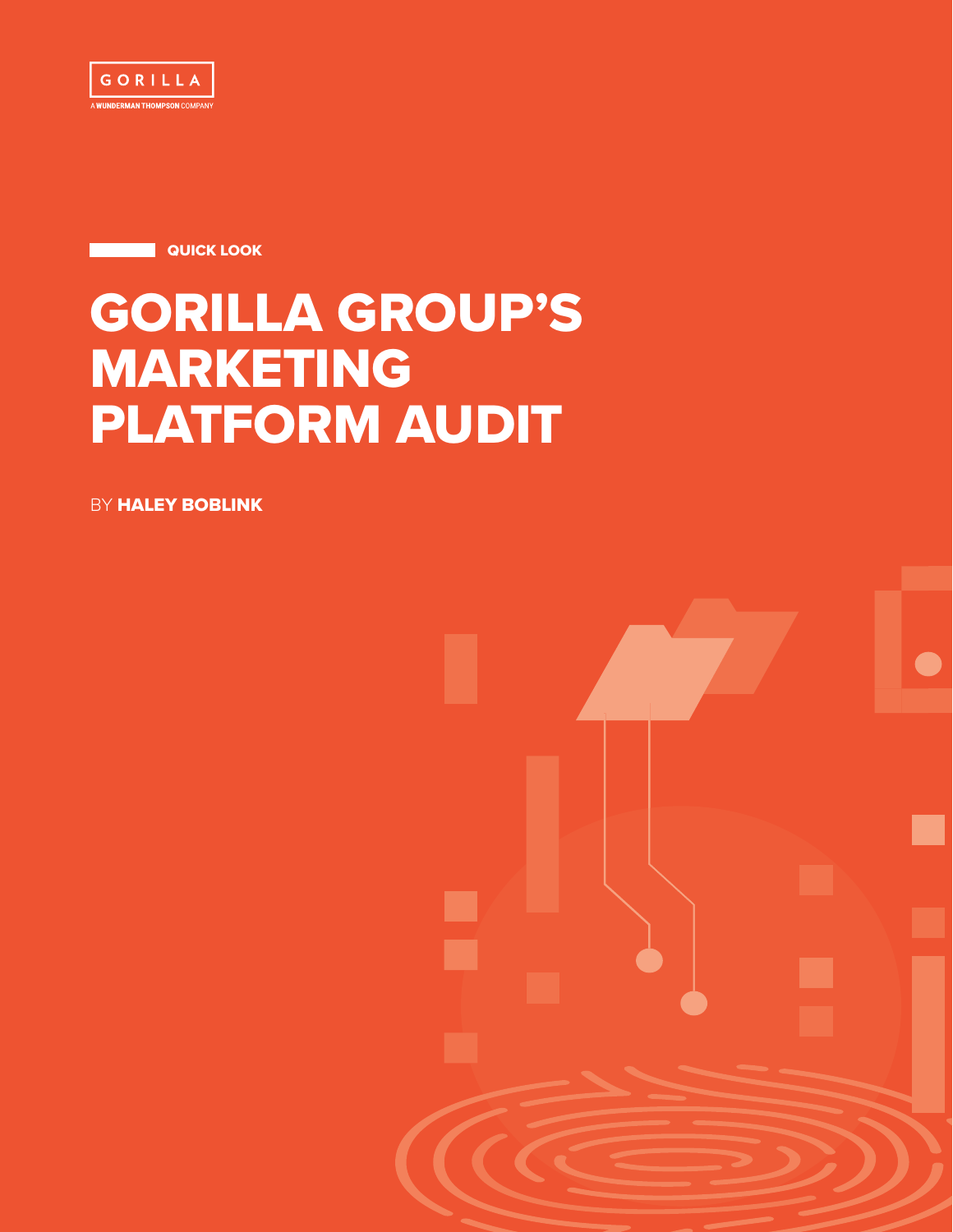As marketers, we've all experienced that rut: low or stagnant engagement, underperforming campaigns, disconnects between data and delivery. Sometimes the problems are as clear as a neon sign, but the origin is impossible to locate. Other times it may seem as though your marketing platform is a black box, where you know there are issues but the root cause is a mystery.

Gorilla Group created our **Marketing Platform Audit** with you, the marketer, in mind. Whether it's B2B or B2C, rescuing a sinking ship, or helping your successes soar just a little higher, we provide a holistic analysis of your entire marketing ecosystem to assess it all: what's working, what's not, and what's next.

Our Marketing Platform audit builds its foundation on strategy. We believe that understanding your business' brand goals, marketing KPIs, and value drivers are the key to unlocking what success means for your business. We also believe that it's important to prioritize these as a team to come to a common alignment on success. That's why each of our audits starts with a workshop to uncover these success factors and discover pain points from a leadership perspective, as well as a perspective from those in the trenches working day-to-day with the system(s).

Once the groundwork on strategy has been laid and all are aligned on a common goal, the real work begins: Welcome to Gorilla Group's Marketing Platform Audit.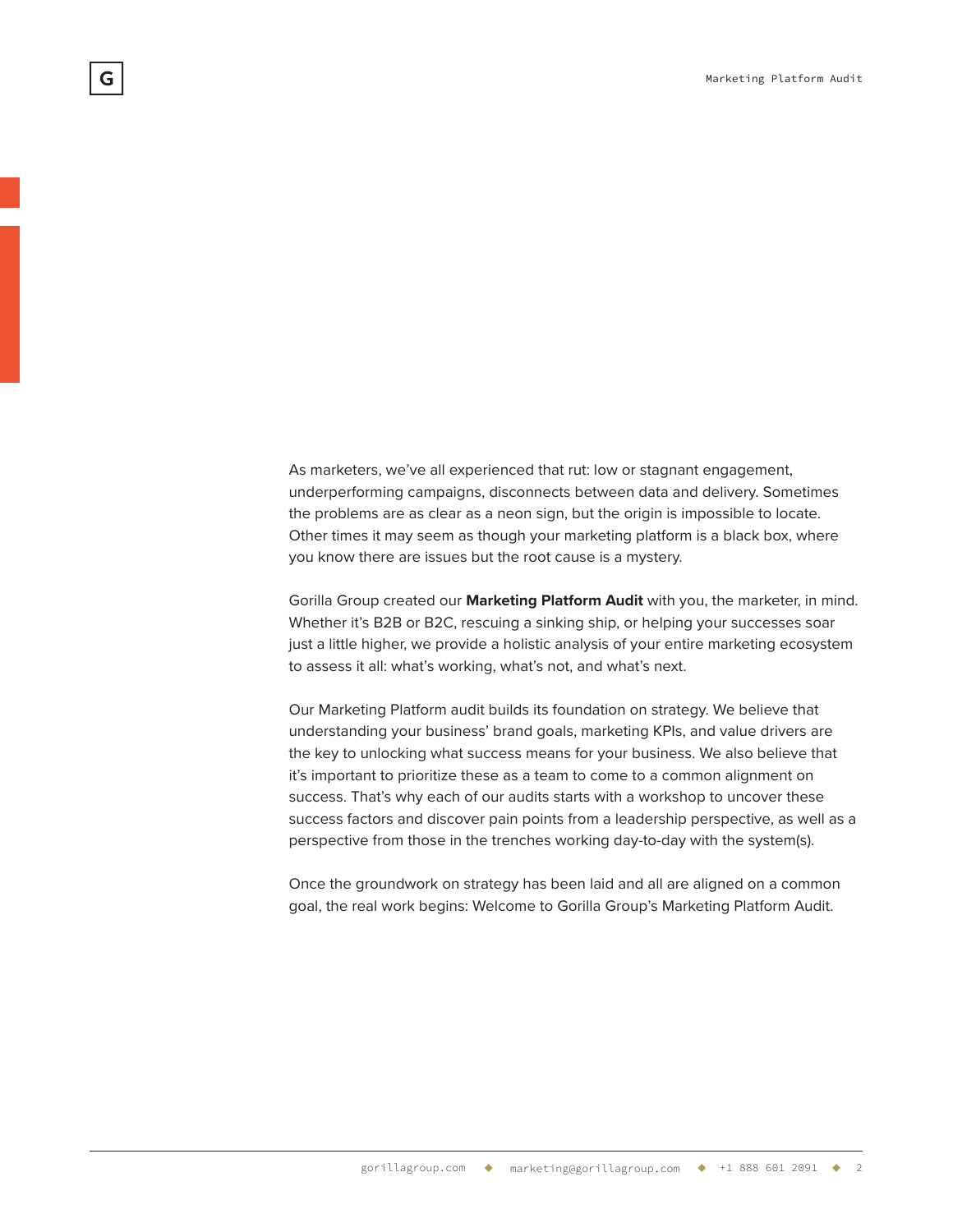## STEP 1: THE DESIGN ASSESSMENT

It's hard to argue that design doesn't matter in marketing. From your fonts to your forms, to your front-end — your design across all marketing channels is what defines your organization as a brand. That is why the first pillar of Gorilla's Marketing Audit is **a top-down design assessment**. Stressing the areas of content, copy, and consistency, our creative team looks not only at the design assets available in your marketing system, but also how they are used in your campaigns; whether your brand voice is clear no matter the channel it's speaking from; and if your campaigns follow today's best practices in email, content, social media, and many more channels.

That's only part of the puzzle when it comes to assessing design. We understand that true successful design in marketing not only encompasses the needs of today but also the needs of each of your individual recipients. Knowing the core of your major customer personas is the key to transforming your contacts into customers, into brand loyalists and evangelists. That's why our design assessment also includes insight into the customer journey specific to your brand, and key milestones and touchpoints for your personas to allow you to engage at the right time with the right content.

A client in 2020 saw this first-hand. Due to unprecedented levels of hyper-growth, they saw their customer base exponentially increase and engaged in Gorilla's marketing audit in order to maintain and nurture this expansion. Gorilla's design assessment was able to surface a new customer persona that had different product affinities than their average consumer, and provided key insights into the channels and content they would be most receptive to. In a highly regulated industry, that's not an easy task.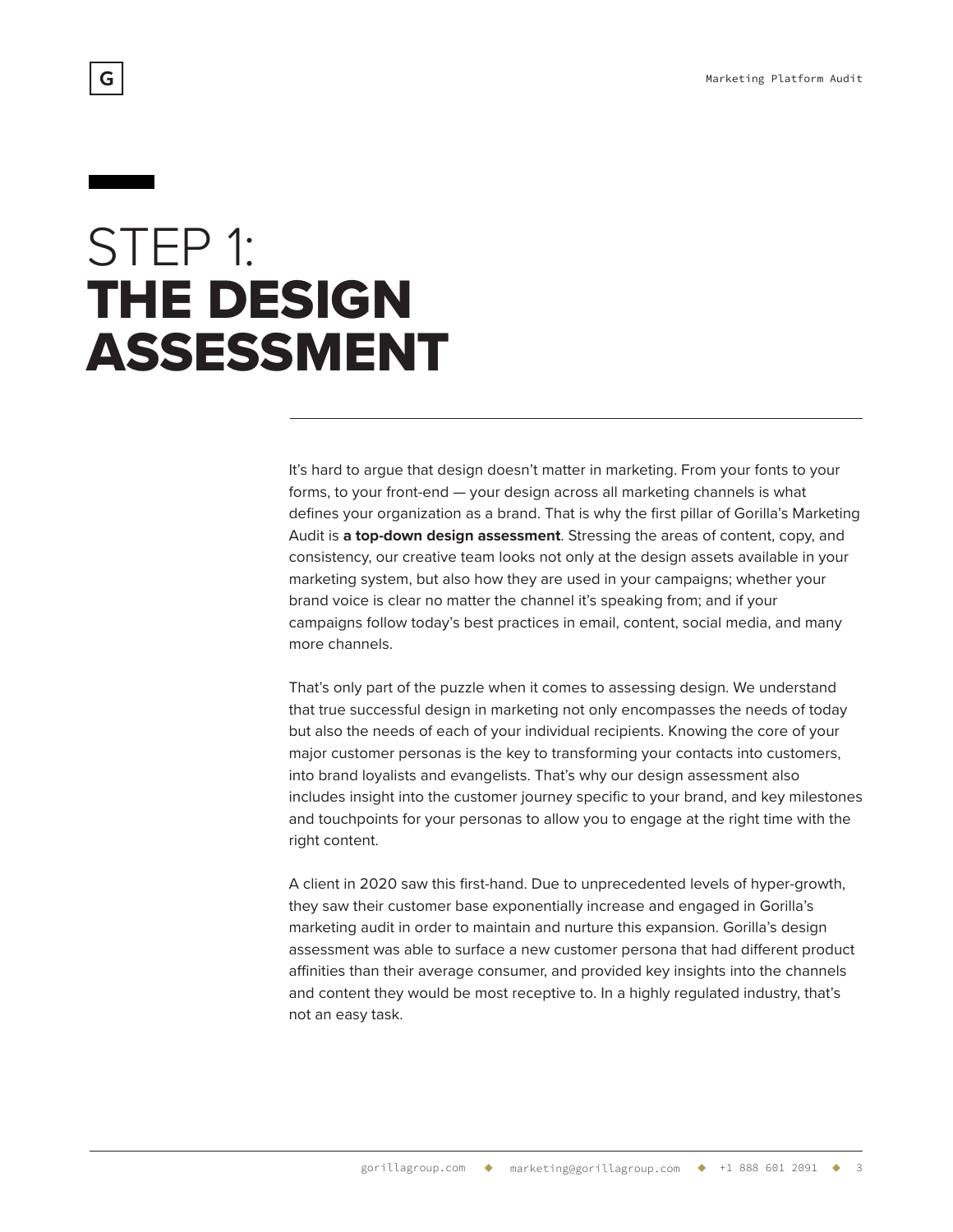## STEP 2: THE FUNCTIONAL ASSESSMENT

A good campaign would not exist without a stellar design. But a successful campaign does not exist without robust functionality and capabilities behind it. That is why a marketing automation platform that fits an organization's specific needs is essential. The second pillar of Gorilla's Marketing Audit consists of **a complete functional assessment of your organization's marketing ecosystem**. This dives into both the current usage of the system, as well as potential capabilities not yet enabled. Our Marketing Leads have expertise and certifications in over a dozen leading marketing platforms and can identify and recommend best practices to ensure you are getting the most out of your marketing software through its automations, workflows, campaign processes, and personalization/segmentation features.

A key feature of the functional assessment is knowing the process and method of campaign creation for your organization. By understanding the path from creation to activation, our leads can identify bottlenecks and areas for efficiency improvements, to shorten your time to market as well as better captivating your audience at the moments when they are the most receptive.

Ergon Inc. knew this all too well when they engaged with Gorilla for a marketing audit. Their business leaders knew they had a best-in-class platform with Marketo, but also understood that they were not using it to its fullest potential. Our marketing leads' functional recommendations included more detailed segmentation and personalized outreach based on customer behavioral triggers — when Gorilla implemented this initiative, it not only allowed their sales team to engage with customers in real-time as they browsed whitepapers but also automated the topof-funnel sales process in order to save the sales team time while maintaining the personal, 1:1 relationships that the company prides itself on.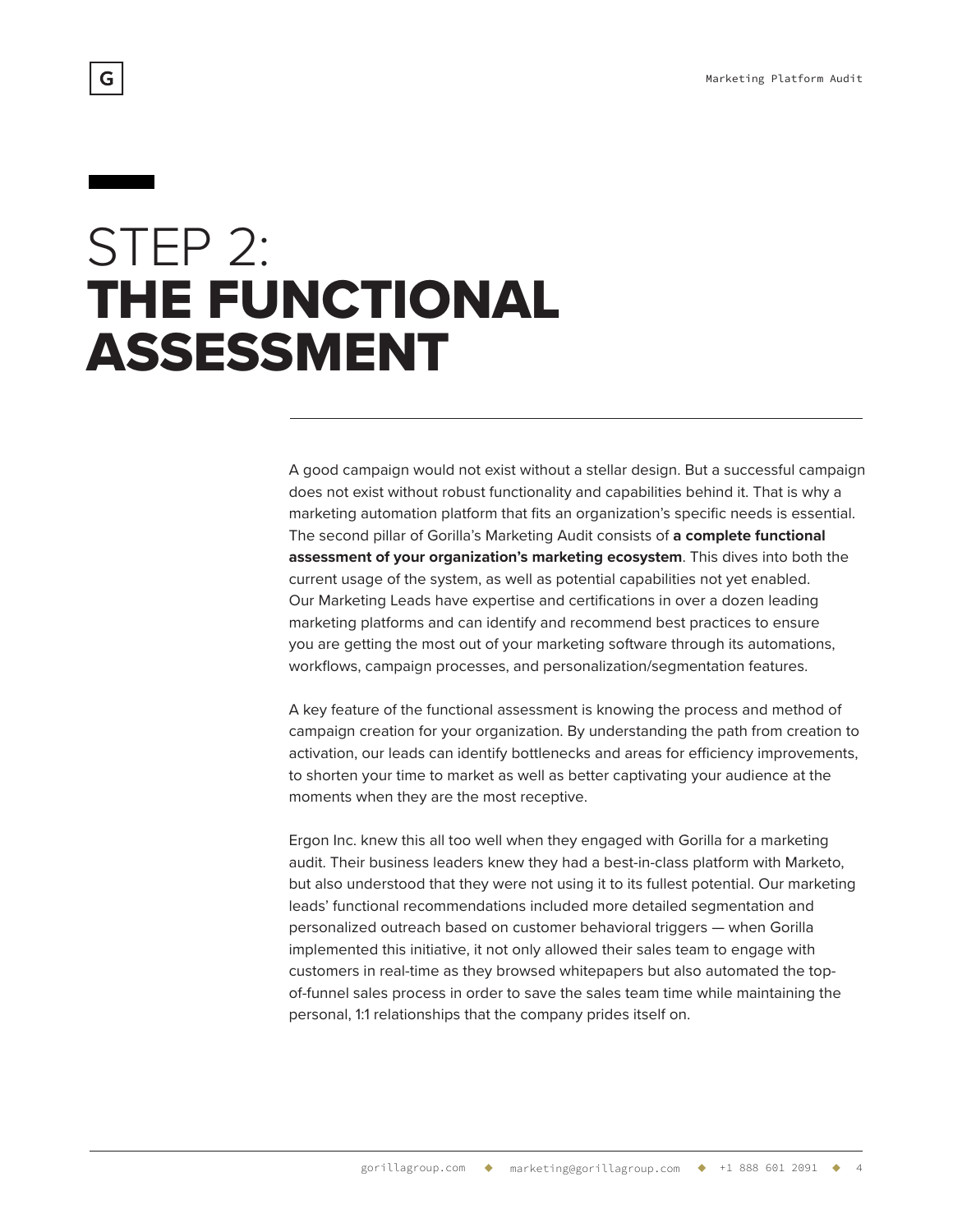# STEP 3: THE TECHNICAL ASSESSMENT

The final pillar of the Marketing Platform Audit is **the technical assessment**. This is the equivalent of going under the hood and making sure your data and integrations are flowing properly, in order to ensure that your content and functionality is accurate, valuable, and usable. This is also the point in which our Enterprise Architects take into account your entire marketing ecosystem -- not just your main platform, but other supplementary systems, like a content or asset management platform, your ecommerce platform, customer relationship management (CRM), and others. Anything that marketing could enhance or feed into is analyzed at a high level to determine whether your tech stack is communicating effectively and seamlessly.

At the same time, our Data Analysts will be diving deep into the depths of all your data: contact, campaign, KPIs. This is done to ensure that your marketing initiatives are meeting the definitions of success that you set forth, and are doing so in a quantifiable way. Opportunities for data cleansing will be noted, as well as any metrics or insights that may have fallen by the wayside.

When a Fortune 50 company called on Gorilla Group to perform its technical assessment, that was no small undertaking. Leveraging systems for Analytics, Marketing, Customer Data, Content Targeting, and Asset Management, it was imperative that these platforms work together in a collaborative environment not only in the technical sense but also cross-functionally between teams to ensure that their results did not contradict each other and enhance each others' work and outputs. This organization has been implementing Gorilla's recommendations to great success, allowing for more transparency in the overall analytics process.

G